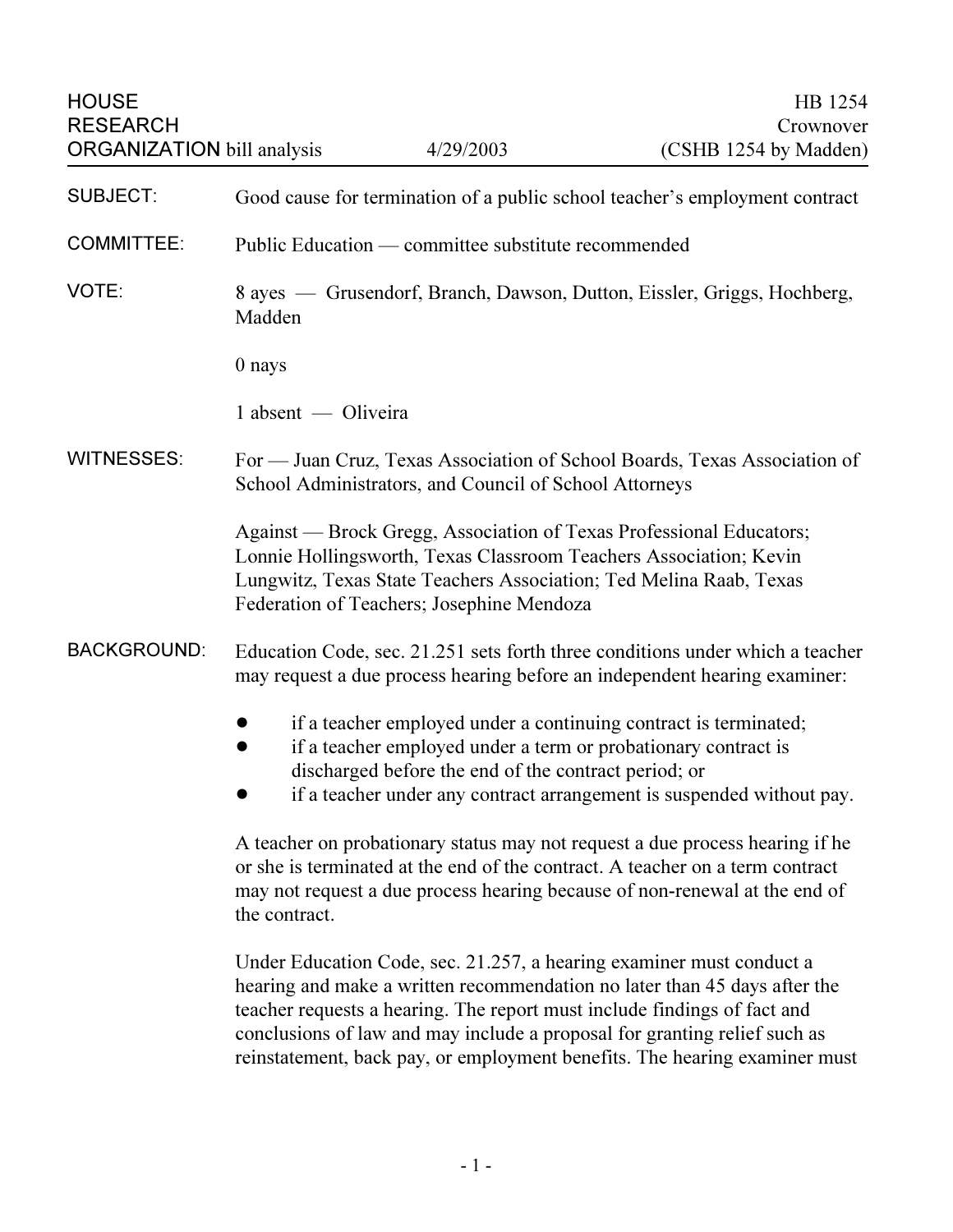## HB 1254 House Research Organization page 2  $r^{2}$

send a copy of his or her recommendation to each party, the president of the school board, and the commissioner of education.

DIGEST: CSHB 1254 would amend Education Code, sec. 21.57 to require a hearing examiner to consider any recorded school board policy when making a determination of good cause for termination of a teacher's employment contract.

> This bill would take effect September 1, 2003, and would apply only to hearings that began on or after that date.

SUPPORTERS SAY: CSHB 1254 would return local control to school districts, showing support for and trust in the judgment of school boards. Many school boards go to great lengths to adopt employment policies that include a complete list of reasons for good cause termination of a teacher contract. Without specific direction to take local board policy into consideration, many independent hearing examiners submit findings that directly contradict school board policy.

> This bill would protect teachers by ensuring consistent application of board policy. The fairest way to ensure that all teachers are treated the same is to allow good cause for contract termination to be determined by local board policy. Currently, hearing examiners have overly broad authority on findings of fact, and when the board accepts the recommendation of an independent hearing examiner, it can change the findings of fact, but not if the hearing examiner's decision is against board policy. When a school board adopts a fair, consistent employment policy and it is contradicted by a hearing examiner's report, it leads to confusion for districts and for teachers.

> CSHB 1254 would save school districts money. Confusion and discrepancies in the termination process can lead to costly litigation. Districts should be spending scarce resources on educating students and not on fighting poorly performing teachers in the courtroom. Requiring hearing examiners to take board policy into account could prevent unnecessary litigation before it even started.

**OPPONENTS** SAY: CSHB 1254 would take independence away from the independent hearing examiner. Hearing examiners are meant to provide neutrality and stability in a